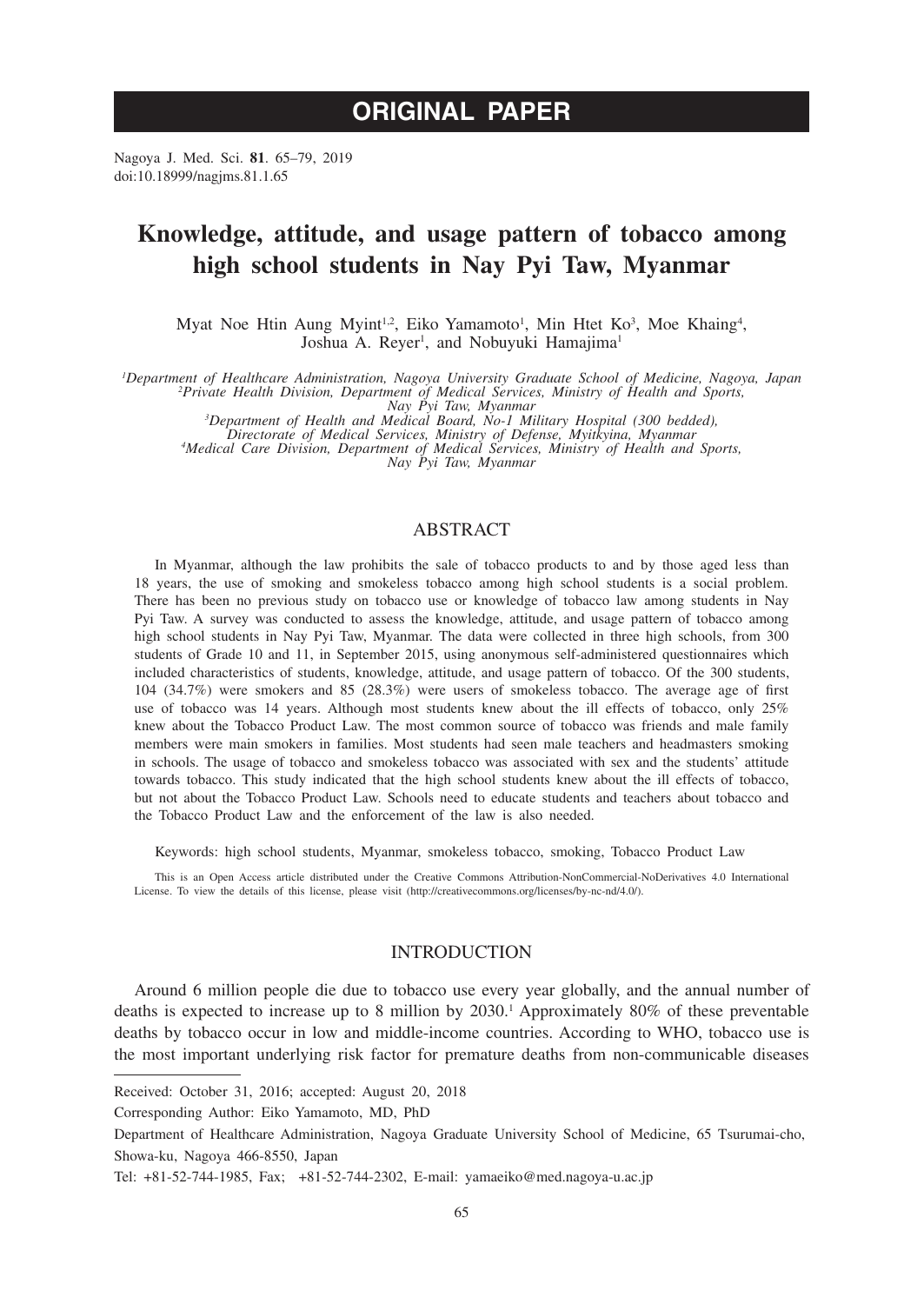(NCD) in the Western Pacific Region.2 Not only cigarettes but also other tobacco products contribute to the mortality burden. Out of all cancers, 22% are due to tobacco use, and 70% of lung cancer is attributed to smoking. Further, more than 600,000 deaths, including nearly 130,000 child deaths, occur due to second-hand smoke exposure.2

Tobacco use is the most common cause of preventable deaths and a global epidemic among young people.2,3 According to the Global Youth Tobacco Survey (GYTS) project conducted in 2000, the proportion of 13- to 15-year-old high school students who had ever smoked was the highest in Ukraine, Poland, and Moscow (70%), moderate in Sri Lanka (24.2%), and the lowest (15%) in China.4 In the United States, it was reported that one in four high school seniors are current cigarette smokers and one in ten male high school seniors are current smokeless tobacco users.<sup>3</sup> Nearly 4,000 people under 18 years of age try their first cigarettes every day, and 90% of smokers start smoking before 18 years of age.<sup>5</sup> Nowadays, 600,000 middle school students and 3 million high school students smoke cigarettes in the USA.<sup>5</sup>

In Southeast Asia, about 1.3 million people die due to tobacco every year.6 Over 250 million people, which is approximately 17% of the total population, use tobacco products and nearly the same number of people use smokeless tobacco.<sup>1,6</sup> In Myanmar,  $53.5\%$  of the population were smokers and 46.5% were users of smokeless tobacco in 2007.<sup>7</sup> Among smoking, cigarettes were used by 9.2%, cigars by 4.8%, hand rolled cheroots by 4.8%, and cheroots were used by 81.2%.7 The Myanmar GYTS was conducted in 2001, 2007, and 2011, as a school-based tobacco survey of students of 8th, 9th, 10th and 11th grades, aged 13 to 15 years. According to the GYTS 2001 and 2007, the proportion of students who had ever smoked a cigarette was 18.0% and 14.7%, respectively. Boys had more experience of smoking as compared to girls; smokers in boys and girls were 30.0% and 8.9% in 2001, and 23.4% and 6.3% in 2007, respectively.<sup>7</sup> The 2011 GYTS reported that 7.0% (13.0% of boys and 0.5% of girls) were current smokers of cigarettes, while approximately 17.0% (28.0% of boys and 7.0% of girls) were users of other tobacco products.<sup>6</sup>

"The Control of Smoking and Consumption of Tobacco Product Law" was enacted on May 4th, 2006, and came into effect on May 4th, 2007. The law prohibits all forms of tobacco advertisements, sale of tobacco products to and by people under 18 years of age, sale of tobacco products within the school grounds and within 100 feet from schools, sale by vending machines, and sale of cigarettes in loose forms. The law designates non-smoking areas and requires health warning labels on tobacco products. Health facilities, basic education schools, sports fields, and sports grounds are designated as tobacco-free areas. Myanmar signed the WHO Framework Convention on Tobacco Control on October 23rd, 2003 and ratified it on April 20th, 2004.7

Many data show that the prevalence of tobacco use among high school students is high in Myanmar. Smoking and smokeless tobacco use among high school students is an important issue. GYTS is a national survey and each city may have different prevalence. Although Nay Pyi Taw, which consists of 8 townships, is the capital of Myanmar since 2006, most parts of Nay Pyi Taw are rural and peri-urban areas. People living in the capital are more likely to influence the other people in the country. There has been no previous study on tobacco use among students in Nay Pyi Taw or study on students' knowledge of the policy related to tobacco use. The purpose of this study was to assess the knowledge, attitude, and usage pattern of tobacco among high school students in Nay Pyi Taw. The results of this study will help to improve education related to the health hazards of tobacco and to provide better knowledge of the law on tobacco to students. The study will also lead us to the development of effective strategies for fostering a healthy lifestyle in high school students, who are the future of the nation.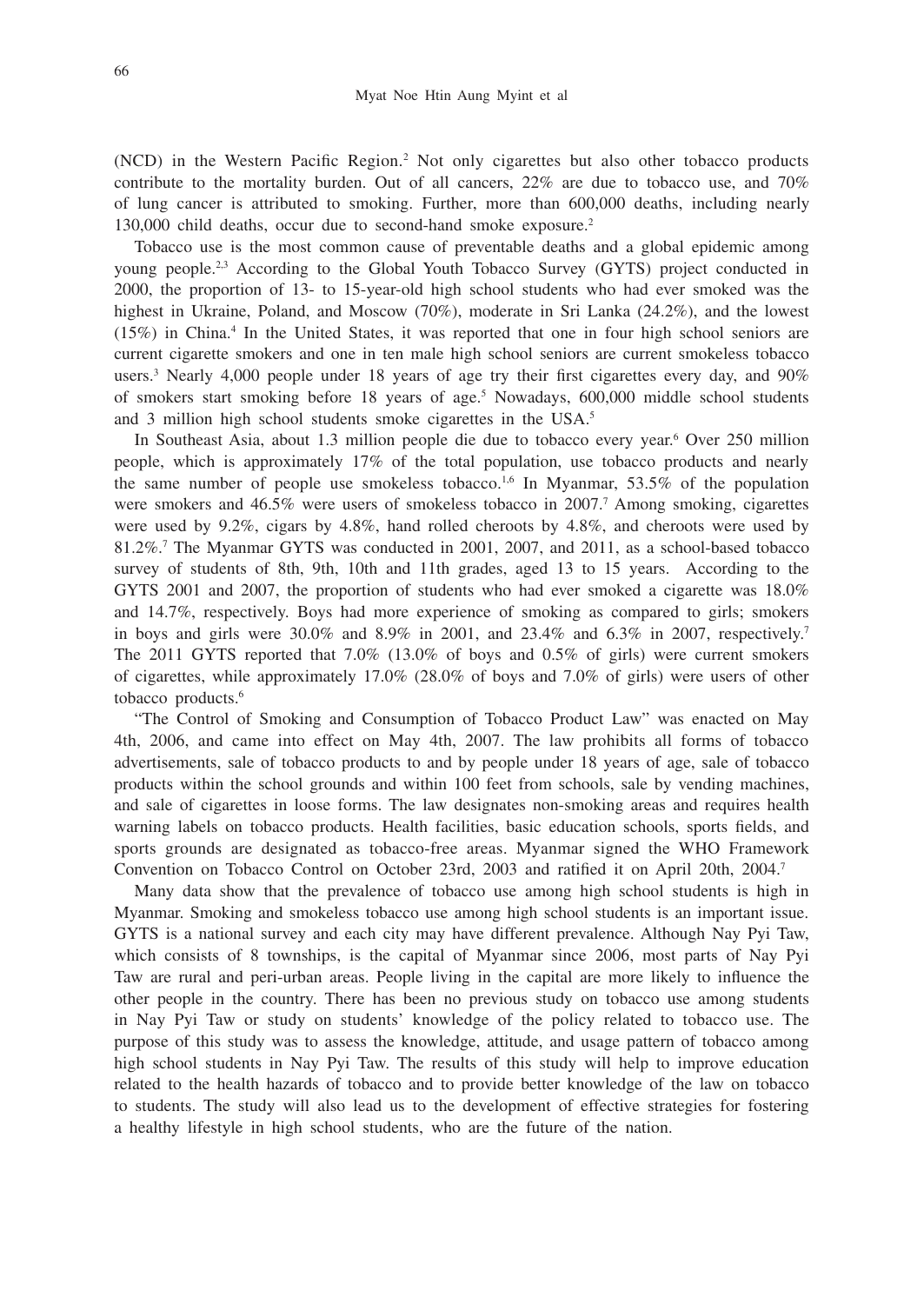## MATERIALS AND METHODS

### *Study design*

This cross-sectional study was conducted in three high schools in Nay Pyi Taw, Myanmar. The data were collected in September 2015. This study included 300 high school students in Grade 10 and 11. We used a multi-stage sampling method and the response rate was 100%. Firstly, three townships were selected by simple random sampling from all eight townships in Nay Pyi Taw. In the selected townships, one high school was selected from each township by simple random sampling. One hundred students were selected from each school, including 25 males and 25 females each from Grade 10 and 11 of each school.

#### *Questionnaires*

Pre-tested, semi-structured and self-administered anonymous questionnaires were used for data collection after acquiring informed consent from each student. Questionnaires included four parts: (1) characteristics of students, (2) knowledge of tobacco, (3) attitude to tobacco, and (4) use of tobacco. The questionnaires regarding to knowledge of tobacco, attitude to tobacco, and use of tobacco had 20, 18, and 24 questions, respectively. Scoring for knowledge was 1 for correct answers and 0 for incorrect answers. Scoring for attitude was 3 for "agree", 2 for "don't know," and 1 for "disagree" for questions on positive attitudes, and 1 for "agree", 2 for "don't know," and 3 for "disagree" for questions on negative attitudes. The level of knowledge and attitude was divided into two categories. The level was defined as "high" when the total score was above the median and "low" when it was below the median.

#### *Statistical analysis*

The collected data were entered into and analyzed using the Statistical Package for the Social Sciences (SPSS) version 16. Odds Ratios (OR) and 95% confidence intervals (CI) were estimated with a logistics regression analysis. A P-value  $< 0.05$  was considered as significant.

#### *Ethical consideration*

This study was conducted according to the ethical guidelines. The ethical clearance was provided by the Ethical Board of Committee, Department of Medical Services, Ministry of Health and Sports, Myanmar. The data collection was conducted after acquiring informed consent from the participants, after explaining the purpose and benefits of the study. The questionnaires were anonymous and self-administered, to ensure the privacy and confidentiality.

## RESULTS

Table 1 shows the characteristics of all 300 students. Their age ranged from 13 to 19 years, and the average  $(\pm$  SD) was 15.1  $(\pm$  1.0) years. Among the 300 students, 104 (34.7%) were smokers and 85 (28.3%) were smokeless tobacco users. Students who have ever smoked and students who have ever used smokeless tobacco were called "smokers" and "smokeless tobacco users" in this study, respectively. There were 71 students (23.7%) who were smokers as well as users of smokeless tobacco. The major educational level of the students' fathers and mothers was middle school (36.7% and 33.0%, respectively). Although illiterate fathers and mothers were 0.3% and 4.7%, 85.4% of the fathers and 79.6% of the mothers were educated up to the elementary school level or higher. Family income was less than 77 USD per month for more than half (56.0%) of the students (Table 1).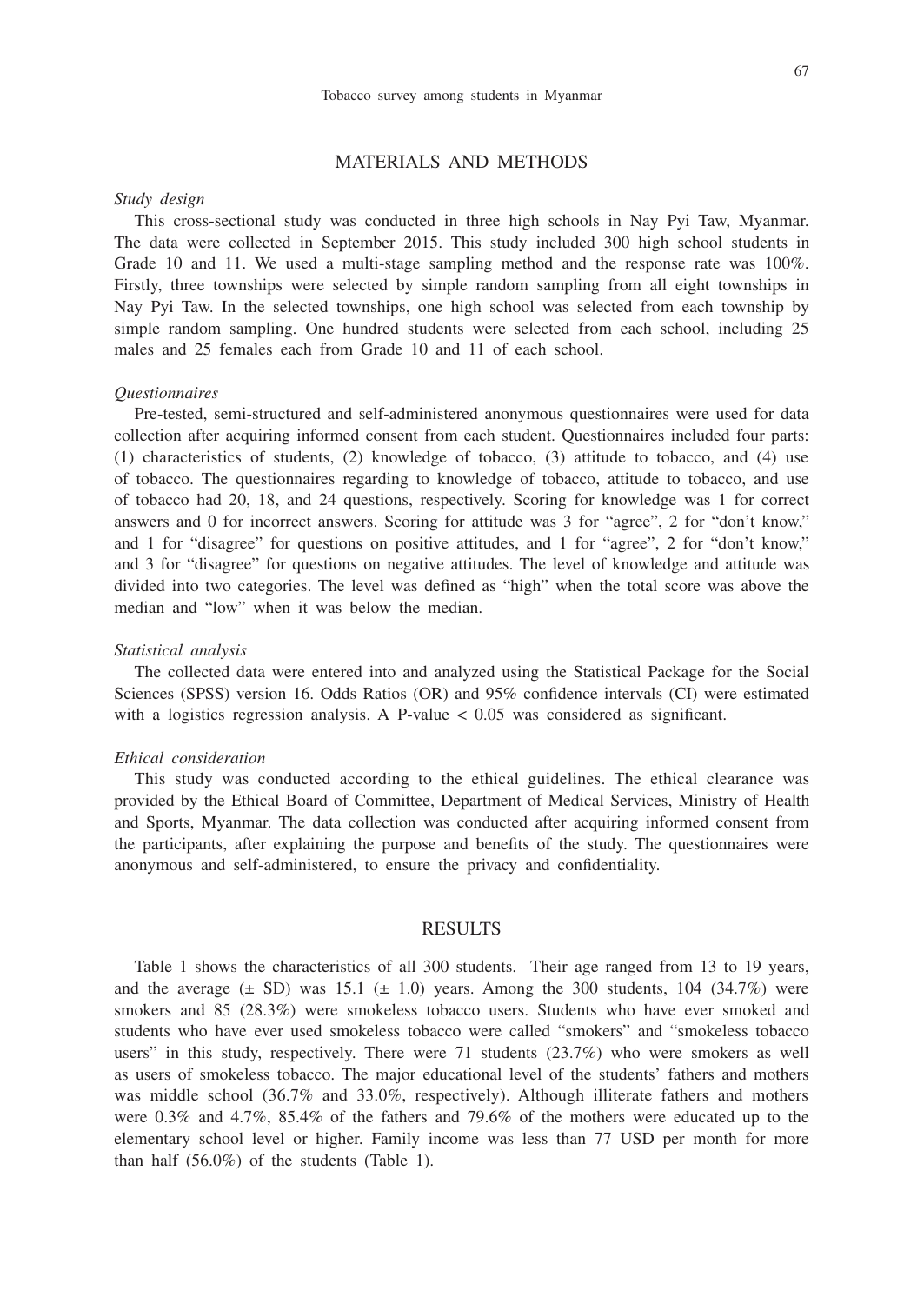| Characteristics           |                  | Male                     | Female         |        |              | Total  |
|---------------------------|------------------|--------------------------|----------------|--------|--------------|--------|
|                           | $\mathbf n$      | $(\%)$                   | n              | $(\%)$ | $\mathbf n$  | $(\%)$ |
| <b>Total</b>              | 150              | (100)                    | 150            | (100)  | 300          | (100)  |
| Grade                     |                  |                          |                |        |              |        |
| Grade 10                  | 75               | (50.0)                   | 75             | (50.0) | 150          | (50.0) |
| Grade 11                  | 75               | (50.0)                   | 75             | (50.0) | 150          | (50.0) |
| Age                       |                  |                          |                |        |              |        |
| Average $\pm$ SD (range)  |                  | $15.1 \pm 1.0 (13 - 19)$ |                |        |              |        |
| <b>Smoking</b>            |                  |                          |                |        |              |        |
| Smoker                    | 98               | (65.3)                   | 6              | (4.0)  | 104          | (34.7) |
| Non-smoker                | 52               | (34.7)                   | 144            | (96.0) | 196          | (65.3) |
| <b>Smokeless</b>          |                  |                          |                |        |              |        |
| User                      | 75               | (50.0)                   | 10             | (6.7)  | 85           | (28.3) |
| Non-user                  | 75               | (50.0)                   | 140            | (93.3) | 215          | (71.7) |
| <b>Father's education</b> |                  |                          |                |        |              |        |
| Illiterate                | $\boldsymbol{0}$ | (0.0)                    | $\mathbf{1}$   | (0.7)  | $\mathbf{1}$ | (0.3)  |
| Read & write              | 27               | (18.0)                   | 16             | (10.7) | 43           | (14.3) |
| Primary school            | 27               | (18.0)                   | 24             | (16.0) | 51           | (17.0) |
| Middle school             | 46               | (30.7)                   | 64             | (42.7) | 110          | (36.7) |
| High school               | 38               | (25.3)                   | 34             | (22.7) | 72           | (24.0) |
| Graduate                  | 12               | (8.0)                    | 11             | (7.3)  | 23           | (7.7)  |
| Mother's education        |                  |                          |                |        |              |        |
| Illiterate                | 10               | (6.7)                    | $\overline{4}$ | (2.7)  | 14           | (4.7)  |
| Read & write              | 22               | (14.7)                   | 25             | (16.7) | 47           | (15.7) |
| Primary school            | 31               | (20.7)                   | 30             | (20.0) | 61           | (20.3) |
| Middle school             | 48               | (32.0)                   | 51             | (34.0) | 99           | (33.0) |
| High school               | 32               | (21.3)                   | 31             | (20.7) | 63           | (21.0) |
| Graduate                  | $\boldsymbol{7}$ | (4.7)                    | 9              | (6.0)  | 16           | (5.3)  |
| Family income per month   |                  |                          |                |        |              |        |
| $<77$ USD                 | 78               | (52.0)                   | 90             | (60.0) | 168          | (56.0) |
| 77-280 USD                | 49               | (32.7)                   | 42             | (28.0) | 91           | (30.3) |
| $>280$ USD                | 23               | (15.3)                   | 18             | (12.0) | 41           | (13.7) |

**Table 1 Characteristics of high school students in Nay Pyi Taw, Myanmar**

Table 2 indicates students' knowledge regarding the ill effects of tobacco and the Tobacco Product Law. Majority of the students answered that tobacco and tobacco smoke were harmful to health, regardless of whether they were smokers/users or not. Approximately one-third of the students had received education on the danger of tobacco in their classes. The leading sources of anti-tobacco messages were television, newspaper, and movies, and non-smokers and non-users of smokeless tobacco noticed the messages from each source more than the smokers and users did, except from the internet. 129 students (43.0%) and 148 students (49.3%) had not heard or seen any anti-tobacco messages for smoking and smokeless tobacco use during the past 30 days. These results suggested that more anti-smoking message was sent to the people than antismokeless tobacco message. Generally, smokers and smokeless tobacco users knew about the law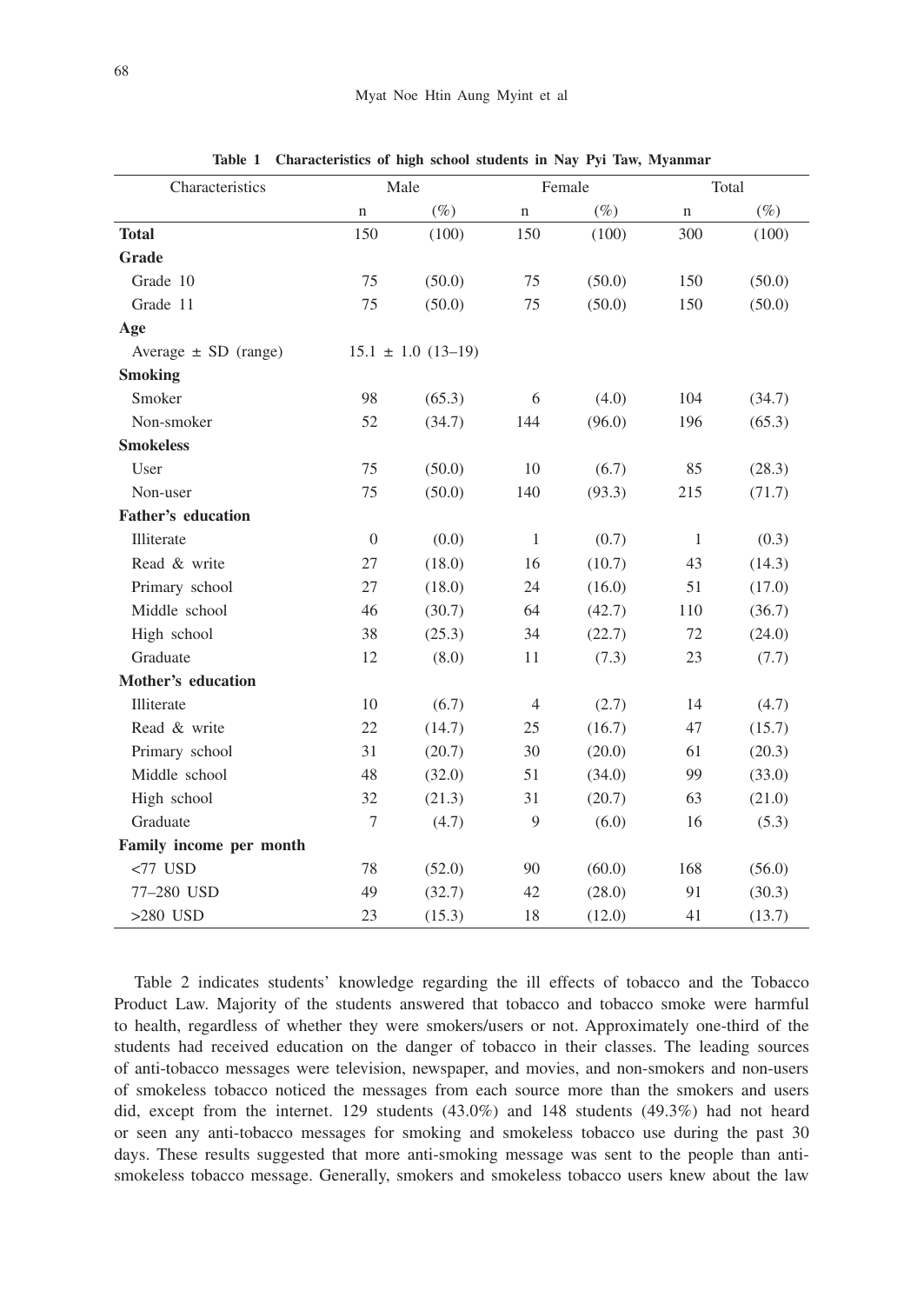| Smoking                                                                             |             | Smokeless |              |            |             |        |                  |          |
|-------------------------------------------------------------------------------------|-------------|-----------|--------------|------------|-------------|--------|------------------|----------|
| Questions                                                                           |             | Smoker    |              | Non-smoker |             | User   |                  | Non-user |
|                                                                                     | $\mathbf n$ | $(\%)$    | $\mathbf n$  | $(\%)$     | $\mathbf n$ | $(\%)$ | $\mathbf n$      | $(\%)$   |
| Total                                                                               | 104         | (100)     | 196          | (100)      | 85          | (100)  | 215              | (100)    |
| Knowledge regarding the ill effects of tobacco                                      |             |           |              |            |             |        |                  |          |
| Knowledge of harm to health                                                         | 103         | (99.0)    | 194          | (99.0)     | 74          | (87.1) | 193              | (89.8)   |
| Smoke from other people's cigarette is<br>harmful                                   | 103         | (99.0)    | 194          | (99.0)     |             |        |                  |          |
| Taught about the danger of tobacco in<br>classes                                    | 38          | (36.5)    | 83           | (42.3)     | 31          | (36.5) | 70               | (32.6)   |
| Hazardous effects of tobacco                                                        | 92          | (88.5)    | 169          | (86.2)     | 71          | (83.5) | 180              | (83.7)   |
| Source of anti-tobacco message                                                      |             |           |              |            |             |        |                  |          |
| Television                                                                          | 83          | (79.8)    | 180          | (91.8)     | 51          | (60.0) | 153              | (71.2)   |
| Radio                                                                               | 56          | (53.8)    | 125          | (63.8)     | 36          | (42.4) | 104              | (48.4)   |
| Billboard                                                                           | 60          | (57.7)    | 115          | (58.7)     | 34          | (40.0) | 87               | (40.5)   |
| Poster                                                                              | 51          | (49.0)    | 113          | (57.7)     | 31          | (36.5) | 79               | (36.7)   |
| Newspaper                                                                           | 59          | (56.7)    | 153          | (78.1)     | 44          | (51.8) | 121              | (56.3)   |
| Journal                                                                             | 50          | (48.1)    | 118          | (60.2)     | 34          | (40.0) | 97               | (45.1)   |
| Magazine                                                                            | 39          | (37.5)    | 89           | (45.4)     | 26          | (30.6) | 69               | (32.1)   |
| Movie                                                                               | 67          | (64.4)    | 131          | (66.8)     | 42          | (49.4) | 119              | (55.3)   |
| Internet                                                                            | 40          | (38.5)    | 67           | (34.2)     | 30          | (35.3) | 69               | (32.1)   |
| Heard or seen anti-tobacco message by media in the past 30 days                     |             |           |              |            |             |        |                  |          |
| No                                                                                  | 42          | (40.4)    | 87           | (44.4)     | 47          | (55.3) | 101              | (47.0)   |
| 1-4 times                                                                           | 46          | (44.2)    | 85           | (43.4)     | 27          | (31.8) | 94               | (43.7)   |
| 5 times and above                                                                   | 16          | (15.3)    | 24           | (12.2)     | 11          | (12.9) | 20               | (9.3)    |
| Knowledge regarding the Tobacco Product Law                                         |             |           |              |            |             |        |                  |          |
| Presence of Tobacco Product Law in<br>Myanmar                                       | 36          | (34.6)    | 39           | (19.9)     | 29          | (34.1) | 46               | (21.4)   |
| Ban of tobacco use in public places                                                 |             |           |              |            |             |        |                  |          |
| Hospital                                                                            | 99          | (95.2)    | 188          | (95.9)     | 80          | (94.1) | 207              | (96.3)   |
| Restaurant                                                                          | 31          | (29.8)    | 54           | (27.6)     | 30          | (35.3) | 55               | (25.6)   |
| <b>Bus</b>                                                                          | 80          | (76.9)    | 143          | (73.0)     | 67          | (78.8) | 156              | (72.6)   |
| School                                                                              | 97          |           |              |            | 80          |        |                  |          |
|                                                                                     |             | (93.3)    | 190          | (96.9)     |             | (94.1) | 207              | (96.3)   |
| Gym                                                                                 | 85          | (81.7)    | 130          | (66.3)     | 65          | (76.5) | 150              | (69.8)   |
| Sport arena                                                                         | 68          | (65.4)    | 106          | (54.1)     | 54          | (63.5) | 120              | (55.8)   |
| Age of prohibition to sell tobacco products                                         |             |           |              |            |             |        |                  |          |
| $<16$ years                                                                         | 10          | (9.6)     | 35           | (17.9)     | 9           | (10.6) | 36               | (16.7)   |
| $<$ 17 years                                                                        | 3           | (2.9)     | $\mathbf{0}$ | (0.0)      | 3           | (3.5)  | $\boldsymbol{0}$ | (0.0)    |
| $<$ 18 years                                                                        | 84          | (80.8)    | 140          | (71.4)     | 67          | (78.8) | 157              | (73.0)   |
| Don't know                                                                          | 7           | (6.7)     | 21           | (10.7)     | 6           | (7.1)  | 22               | (10.2)   |
| Prohibition sale of tobacco products in<br>school                                   | 81          | (77.9)    | 159          | (81.8)     | 67          | (78.8) | 173              | (80.5)   |
| Prohibited area from school to sell tobacco products                                |             |           |              |            |             |        |                  |          |
| 50 feet                                                                             | 17          | (16.3)    | 23           | (11.7)     | 14          | (16.5) | 26               | (12.1)   |
| 100 feet                                                                            | 19          | (18.3)    | 19           | (9.7)      | 18          | (21.2) | 20               | (9.3)    |
| 200 feet                                                                            | 11          | (10.6)    | 21           | (10.7)     | 9           | (10.6) | 23               | (10.7)   |
| Don't know                                                                          | 57          | (54.8)    | 133          | (67.9)     | 44          | (51.8) | 146              | (67.9)   |
| Presence of the law to prohibit all<br>forms of tobacco advertisement in<br>Myanmar | 35          | (33.7)    | 60           | (30.6)     | 29          | (34.1) | 66               | (30.7)   |
| Have seen tobacco advertisement in<br>television or billboard                       | 70          | (67.3)    | 103          | (52.6)     | 57          | (67.1) | 116              | (54.0)   |

**Table 2 Knowledge regarding the ill effects of tobacco and the Tobacco Product Law**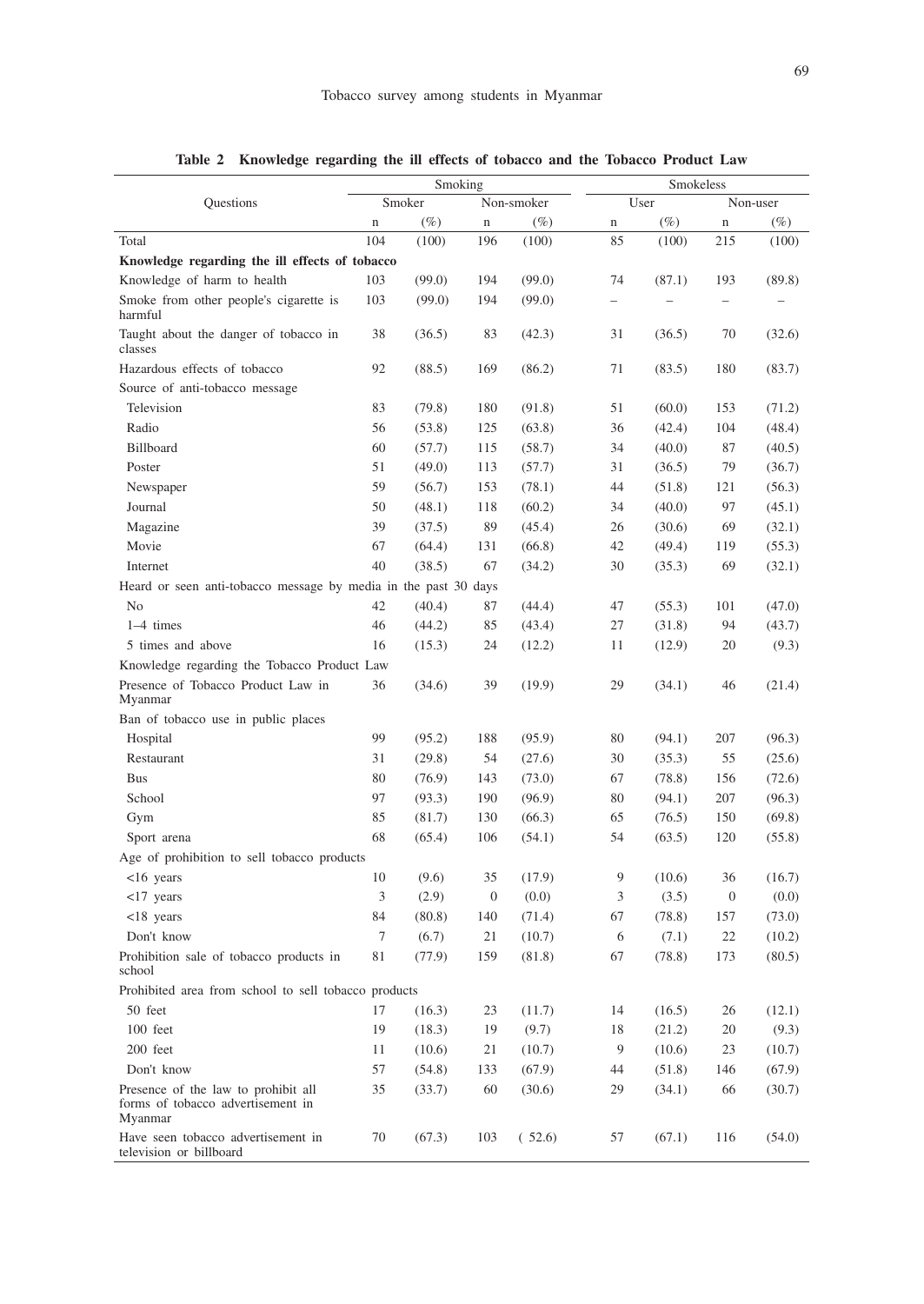better than did the non-smokers and non-users. Only 25% of all the students knew about the presence of the Tobacco Product Law in Myanmar, and more smokers and smokeless tobacco users (34.6% and 34.1%) knew about it than did the non-smokers and non-users (19.9% and 21.4%). Regarding public places, most students knew that hospitals, schools, gyms, and buses were public places where tobacco use was banned. Smokers and users noticed about the bans on tobacco use in each place more than the others did. Surprisingly, we found that more smokers (80.8%) and smokeless tobacco users (78.8%) had better knowledge on the age of prohibition for selling tobacco products than did the non-smokers (71.4%) and non-users (73.0%). Although the knowledge level of prohibition to sell tobacco products in schools was high, more than half of the students did not know about the distance of the prohibition from schools, and only 12.7% chose the correct answer (100 feet). Smokers (33.7%) and smokeless tobacco users (34.1%) had better knowledge of the presence of the law that prohibits all forms of tobacco advertisement in Myanmar, and had seen the tobacco advertisement on television or billboards more than the non-smokers and non-users had (Table 2).

Tables 3 and 4 show the knowledge level of the students on the diseases caused by smoking and smokeless tobacco use. Table 3 reveals that the non-smokers had better knowledge than the smokers did in terms of the diseases caused by smoking, such as chronic lung disease, cancer, discoloration of skin, nail discoloration, arthritis, and risk of congenital abnormalities in newborns. A small number of smokers and non-smokers had incorrect knowledge that AIDS was caused by smoking. In terms of diseases caused by smokeless tobacco use, the users had better knowledge than did the non-users, in terms of diseases such as oral cancer, stones, goiter, and damage to the buccal mucosa. However, smokeless tobacco users also had the incorrect knowledge that smokeless tobacco led to oral cleansing and stronger teeth than did the non-users (Table 4).

Table 5 shows the attitudes of all the students toward tobacco. Majority of the students agreed with questions related to the harmful effects of tobacco, such as "smoking is harmful to health" (95.0%), "smoke from others' cigarette is harmful" (94.3%), and "smoking should be prevented in public transport"  $(84.0\%)$ . Most students disagreed that smoking is a good habit  $(87.7\%)$  and agreed that quitting smoking is good for health (74.7%). Regarding tobacco and the Tobacco Product Law, 74.3% of the students disagreed about no prohibition of selling tobacco products to people aged below 18 years, and 85.0% agreed that public areas should be smoke free. Regarding smokeless tobacco, 90.3% of the students agreed that spitting betel quid can cause a nuisance to the environment and 90.0% disagreed that spitting betel quid everywhere is good for health. More than half (62.7%) agreed that quitting smokeless tobacco use is good for health (Table 5).

Table 6 shows the usage data of the 104 students who were smokers. The age of first smoking ranged from 5 to 18 years and the average was 13.7 years. The major type of smoking was cigarette. More than half of the students did not smoke and about one-fifth smoked only one or two days in the past 30 days. Forty-one students (39.4%) smoked only 1 or 2 puff, but around 60% of the students continued smoking, even though not every day. The major sources of first smoke were a friend  $(62.5%)$  and family member  $(23.1%)$ , and friend's houses were common smoking places. Out of the 300 students, 54.4% had a close friend who smoked, and male family members were the main smokers in their family: fathers, brothers, and grandfathers were smokers in 43.0%, 34.0%, and 21.7% of the students' families, respectively. Most students had seen someone smoking in the school, including the headmaster (3.0%) and male teachers (19.0%) (Table 6).

Table 7 shows the usage data of the 85 smokeless tobacco users. The age of first use of smokeless tobacco ranged from 9 to 18 years and the average was 14.2 years. The major type of smokeless tobacco was betel chewing (69.4%). Compared with smokers, smokeless tobacco users tended to use more often and longer. The rates of non-using within the past 30 days,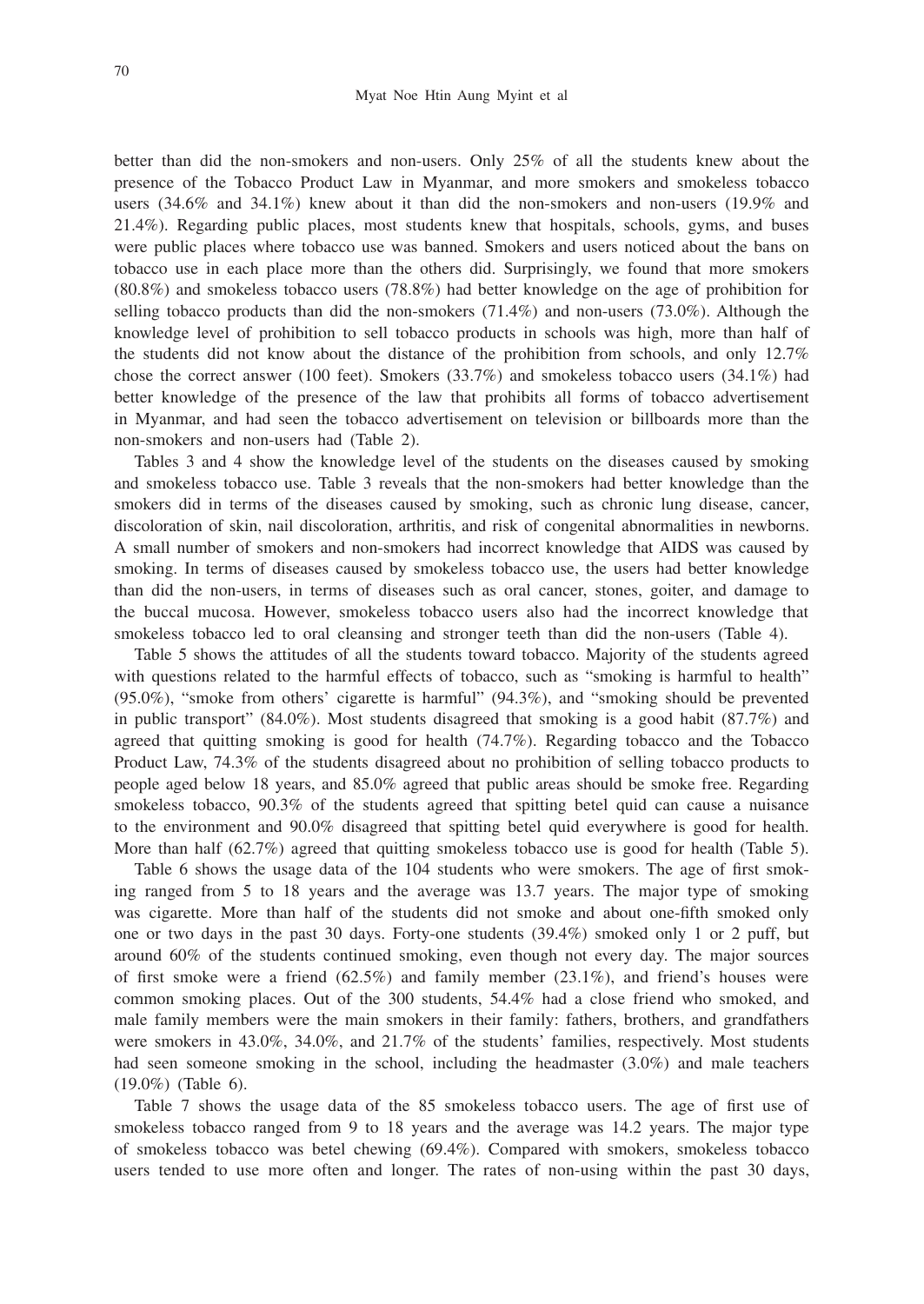#### Tobacco survey among students in Myanmar

|                                             |             | Smoker    |           | Non-smoker |
|---------------------------------------------|-------------|-----------|-----------|------------|
| Diseases                                    |             | $(n=104)$ | $(n=196)$ |            |
|                                             | $\mathbf n$ | $(\%)$    | n         | $(\%)$     |
| Chronic lung disease                        | 82          | (78.8)    | 171       | (87.2)     |
| Cardiovascular disease                      | 60          | (57.7)    | 92        | (46.9)     |
| Infertility                                 | 25          | (24.0)    | 47        | (24.0)     |
| Cancer in general                           | 72          | (69.2)    | 145       | (74.0)     |
| Discoloration of skin                       | 60          | (57.7)    | 123       | (62.8)     |
| Nail discoloration                          | 39          | (37.5)    | 86        | (43.9)     |
| Oral disease                                | 75          | (72.1)    | 136       | (69.4)     |
| AIDS <sup>a</sup>                           | 12          | (11.5)    | 25        | (12.8)     |
| Arthritis                                   | 26          | (25.0)    | 61        | (31.1)     |
| Risk of congenital abnormalities of newborn | 49          | (47.1)    | 101       | (51.5)     |

**Table 3 Knowledge on the diseases caused by smoking**

a)Disease not caused by smoking.

| Diseases                     |    | User<br>$(n=85)$ | Non-user<br>$(n=215)$ |        |  |
|------------------------------|----|------------------|-----------------------|--------|--|
|                              | n  | $(\%)$           | n                     | $(\%)$ |  |
| Oral cancer                  | 76 | (89.4)           | 183                   | (85.1) |  |
| <b>Stones</b>                | 63 | (74.1)           | 152                   | (70.7) |  |
| Goiter                       | 50 | (58.8)           | 96                    | (44.7) |  |
| Damage to buccal mucosa      | 69 | (81.2)           | 171                   | (79.5) |  |
| Oral cleaning <sup>a)</sup>  | 20 | (23.5)           | 19                    | (8.8)  |  |
| Teeth stronger <sup>a)</sup> | 20 | (23.5)           | 32                    | (14.9) |  |

**Table 4 Knowledge on the diseases caused by smokeless tobacco**

a)The condition is not caused by smokeless tobacco.

chewing only one or two quid and not chewing every day were lower than the results of the smokers. In terms of the common places for chewing, family members who chewed tobacco, and seeing persons chewing tobacco in the school, the findings were the same as those observed in smokers (Table 7).

To identify factors associated with tobacco users, we performed a multiple logistic regression using sex, level of knowledge and level of attitude. A "high" score on attitude and knowledge was determined as a score higher than the median ( $\geq$  47 and  $\geq$  13). Because the association between smoker and smokeless tobacco user was strong, tobacco user, who are smokers as well as smokeless tobacco users, was used as a dependent variable. A multiple logistic regression analysis found that sex and the attitude level were associated with tobacco user  $(P < 0.001)$  (Table 8).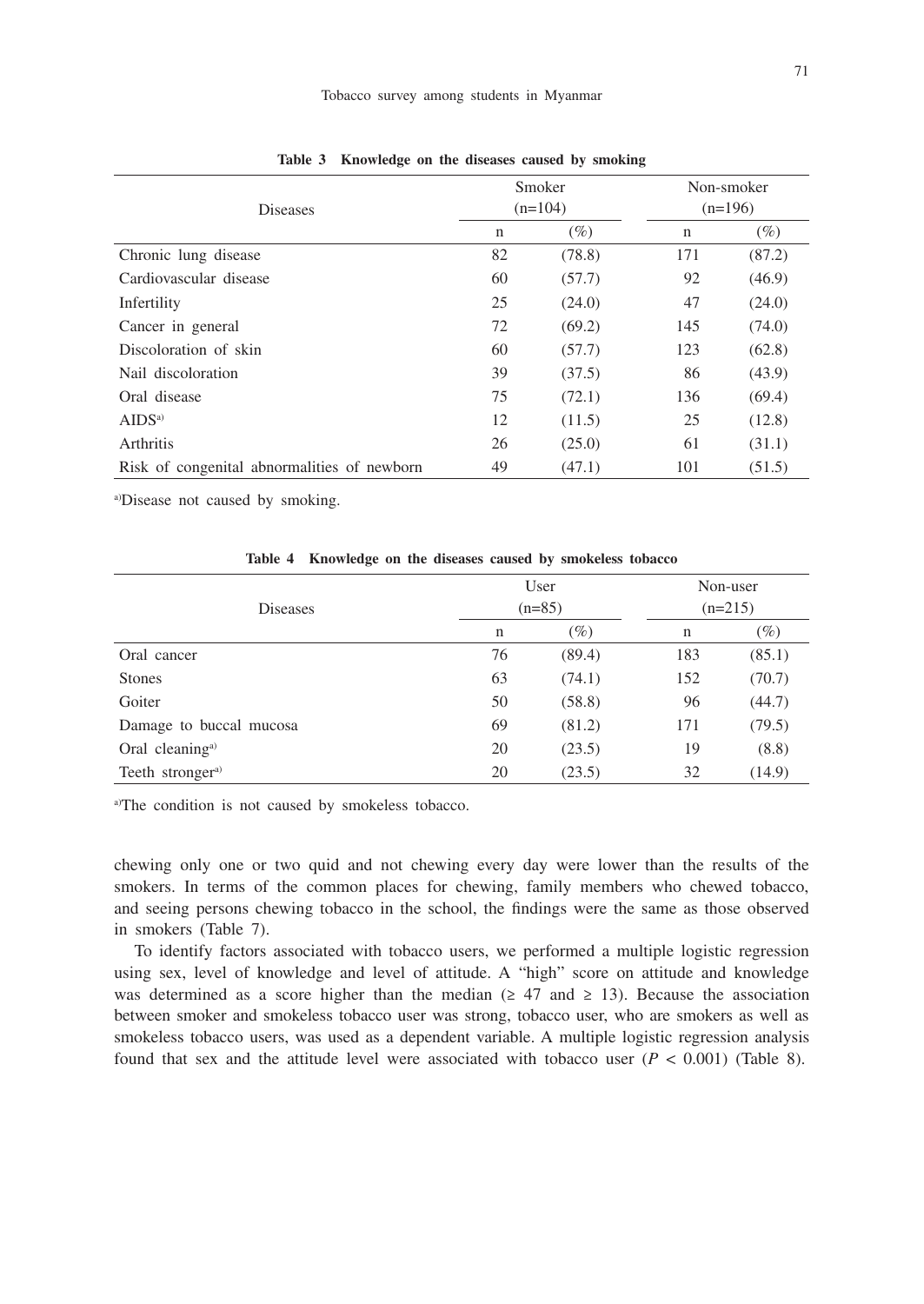|                                                                                     |             | Agree  |             | Don't know |     | Disagree |  |
|-------------------------------------------------------------------------------------|-------------|--------|-------------|------------|-----|----------|--|
| Questions                                                                           | $\mathbf n$ | $(\%)$ | $\mathbf n$ | $(\%)$     | n   | $(\%)$   |  |
| Smoking is effective to solve<br>problems                                           | 42          | (14.0) | 59          | (19.7)     | 199 | (66.3)   |  |
| You will smoke if your best<br>friend offers a cigarette                            | 46          | (15.3) | 32          | (10.7)     | 222 | (74.0)   |  |
| Smoking is harmful to your<br>health                                                | 285         | (95.0) | 7           | (2.3)      | 8   | (2.7)    |  |
| Smoke from other people's<br>cigarette is harmful to you                            | 283         | (94.3) | 9           | (3.0)      | 8   | (2.7)    |  |
| Smoking should be prevented in<br>means of transportation                           | 252         | (84.0) | 43          | (14.3)     | 5   | (1.7)    |  |
| If you were smoker, you want<br>to stop smoking now                                 | 192         | (64.0) | 92          | (30.7)     | 16  | (5.3)    |  |
| Smoking reduces stress and<br>anxiety                                               | 42          | (14.0) | 110         | (36.7)     | 148 | (49.3)   |  |
| Smoking is stylish                                                                  | 87          | (12.3) | 81          | (27.0)     | 182 | (60.7)   |  |
| Smoking is a good habit                                                             | 10          | (3.3)  | 27          | (9.0)      | 268 | (87.7)   |  |
| Quitting of smoking is good for<br>health                                           | 224         | (74.7) | 10          | (3.3)      | 66  | (22.0)   |  |
| Selling tobacco products to<br>people under 18 years should<br>not be prohibited    | 63          | (21.0) | 14          | (4.7)      | 223 | (74.3)   |  |
| Public places like school,<br>hospital and park should be<br>smoke free areas       | 255         | (85.0) | 21          | (7.0)      | 24  | (8.0)    |  |
| Banning of cigarette advertise-<br>ments can reduce tobacco use                     | 189         | (63.0) | 82          | (27.3)     | 29  | (9.7)    |  |
| Raising taxes on cigarettes and<br>other tobacco products can<br>reduce tobacco use | 144         | (48.0) | 125         | (41.7)     | 31  | (10.3)   |  |
| Betel chewing is safer than<br>smoking for health                                   | 60          | (20.0) | 118         | (39.3)     | 122 | (40.7)   |  |
| Spitting from betel quid can<br>cause nuisance to environment                       | 271         | (90.3) | 11          | (3.7)      | 18  | (6.0)    |  |
| Spitting betel quid at every-<br>where is a good habit                              | 4           | (1.3)  | 26          | (8.7)      | 270 | (90.0)   |  |
| Quitting of smokeless tobacco is<br>good for health                                 | 188         | (62.7) | 68          | (22.7)     | 44  | (14.7)   |  |

**Table 5 Attitude of students towards tobacco (n=300)**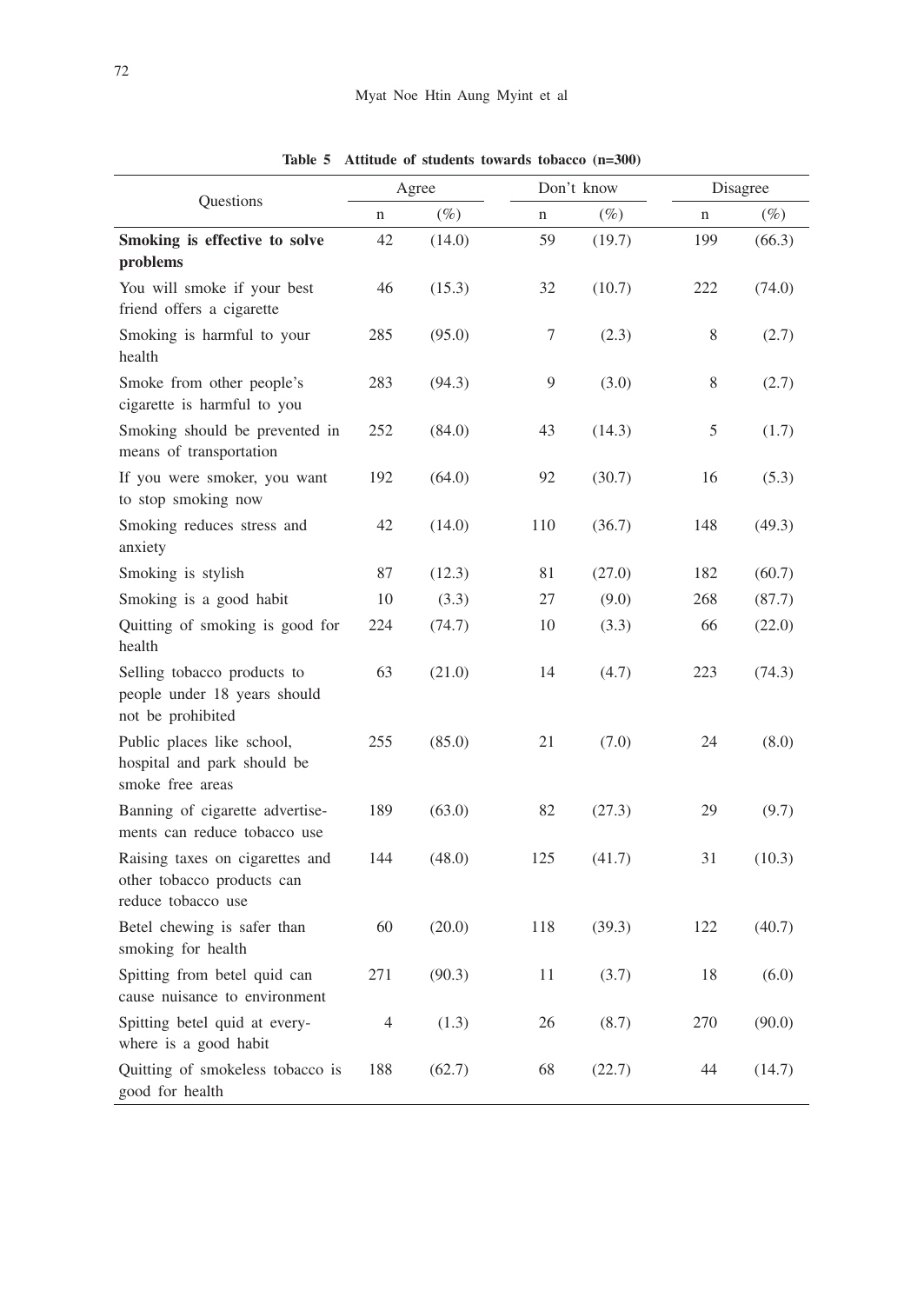|                           |              | Male                     |        |                             | Female | Total          |        |  |
|---------------------------|--------------|--------------------------|--------|-----------------------------|--------|----------------|--------|--|
| Questions                 |              | n                        | $(\%)$ | n                           | $(\%)$ | n              | $(\%)$ |  |
| Smoking age               | 5 years      | 4                        | (4.1)  | $\,1$                       | (16.7) | 5              | (4.8)  |  |
|                           | 6 years      | $\mathbf{1}$             | (1.0)  | $\boldsymbol{0}$            | (0.0)  | 1              | (1.0)  |  |
|                           | 8 years      | $\overline{c}$           | (2.0)  | $\mathbf{0}$                | (0.0)  | $\overline{c}$ | (1.9)  |  |
|                           | 10 years     | $\overline{\mathcal{L}}$ | (4.1)  | $\boldsymbol{0}$            | (0.0)  | $\overline{4}$ | (3.8)  |  |
|                           | 11 years     | 3                        | (3.1)  | $\mathfrak{2}$              | (33.3) | 5              | (4.8)  |  |
|                           | 12 years     | 6                        | (6.1)  | $\boldsymbol{0}$            | (0.0)  | 6              | (5.8)  |  |
|                           | 13 years     | 12                       | (12.2) | $\overline{c}$              | (33.3) | 14             | (13.5) |  |
|                           | 14 years     | 23                       | (23.5) | $\boldsymbol{0}$            | (0.0)  | 23             | (22.1) |  |
|                           | 15 years     | 13                       | (13.3) | $\boldsymbol{0}$            | (0.0)  | 13             | (12.5) |  |
|                           | 16 years     | 22                       | (22.4) | $\mathbf{1}$                | (16.7) | 23             | (22.1) |  |
|                           | 17 years     | $\mathfrak{Z}$           | (3.1)  | $\mathbf{0}$                | (0.0)  | $\mathfrak 3$  | (2.9)  |  |
|                           | 18 years     | 5                        | (5.1)  | $\boldsymbol{0}$            | (0.0)  | 5              | (4.8)  |  |
| Types of Smoking          | Cigarette    | 73                       | (74.5) | $\overline{4}$              | (66.7) | 77             | (73.9) |  |
|                           | Cheroots     | 24                       | (24.5) | $\mathbf{1}$                | (16.7) | $25\,$         | (23.9) |  |
|                           | Hand-rolled  | 36                       | (36.7) | 5                           | (83.3) | 41             | (39.4) |  |
|                           | cheroot      |                          |        |                             |        |                |        |  |
|                           | Cigar        | 4                        | (4.1)  | $\boldsymbol{0}$            | (0.0)  | $\overline{4}$ | (3.8)  |  |
|                           | Pipes        | 2                        | (2.0)  | $\boldsymbol{0}$            | (0.0)  | $\mathfrak{2}$ | (1.9)  |  |
| Smoking days in the past  | $0$ day      | 54                       | (55.1) | $\boldsymbol{0}$            | (0.0)  | 54             | (51.9) |  |
| 30 days                   | $1-2$ days   | 22                       | (22.4) | $\boldsymbol{0}$            | (0.0)  | 22             | (21.1) |  |
|                           | $3-5$ days   | 8                        | (8.1)  | $\boldsymbol{0}$            | (0.0)  | $8\,$          | (7.7)  |  |
|                           | $6-9$ days   | 8                        | (8.1)  | $\boldsymbol{0}$            | (0.0)  | $\,$ 8 $\,$    | (7.7)  |  |
|                           | $10-19$ days | 3                        | (3.1)  | $\boldsymbol{0}$            | (0.0)  | $\mathfrak{Z}$ | (2.9)  |  |
|                           | $20-29$ days | $\mathfrak{Z}$           | (3.1)  | $\boldsymbol{0}$            | (0.0)  | 3              | (2.9)  |  |
|                           | 1 month      | 6                        | (6.1)  | $\boldsymbol{0}$            | (0.0)  | 6              | (5.8)  |  |
| Source of the first smoke | Friend       | 63                       | (64.3) | $\overline{c}$              | (33.3) | 65             | (62.5) |  |
|                           | Family       | 21                       | (21.4) | $\ensuremath{\mathfrak{Z}}$ | (50.0) | 24             | (23.1) |  |
|                           | Coffee shop  | 8                        | (8.1)  | $\mathbf{1}$                | (16.7) | 9              | (8.6)  |  |
|                           | Neighbor     | 5                        | (5.1)  | $\mathbf{1}$                | (16.7) | 6              | (5.8)  |  |
| Duration of smoking       | 1 or 2 puff  | 36                       | (36.7) | $\sqrt{5}$                  | (83.3) | 41             | (39.4) |  |
|                           | <2 years     | 55                       | (56.1) | $\boldsymbol{0}$            | (0.0)  | 55             | (52.9) |  |
|                           | 2-4 years    | 3                        | (3.1)  | $\mathbf{1}$                | (16.7) | $\overline{4}$ | (3.8)  |  |
|                           | >4 years     | $\overline{4}$           | (4.1)  | $\boldsymbol{0}$            | (0.0)  | $\overline{4}$ | (3.8)  |  |
| Smoking of cigarettes     | Not everyday | 35                       | (35.7) | $\overline{4}$              | (66.7) | 39             | (37.5) |  |
| per day                   | $\leq$ 3     | 54                       | (55.1) | $\boldsymbol{0}$            | (0.0)  | 54             | (51.9) |  |
|                           | $3 - 5$      | 3                        | (3.1)  | $\overline{2}$              | (33.3) | 5              | (4.8)  |  |
|                           | >5           | 6                        | (6.1)  | $\overline{0}$              | (0.0)  | 6              | (5.8)  |  |

**Table 6 Usage pattern of smokers (n=104)**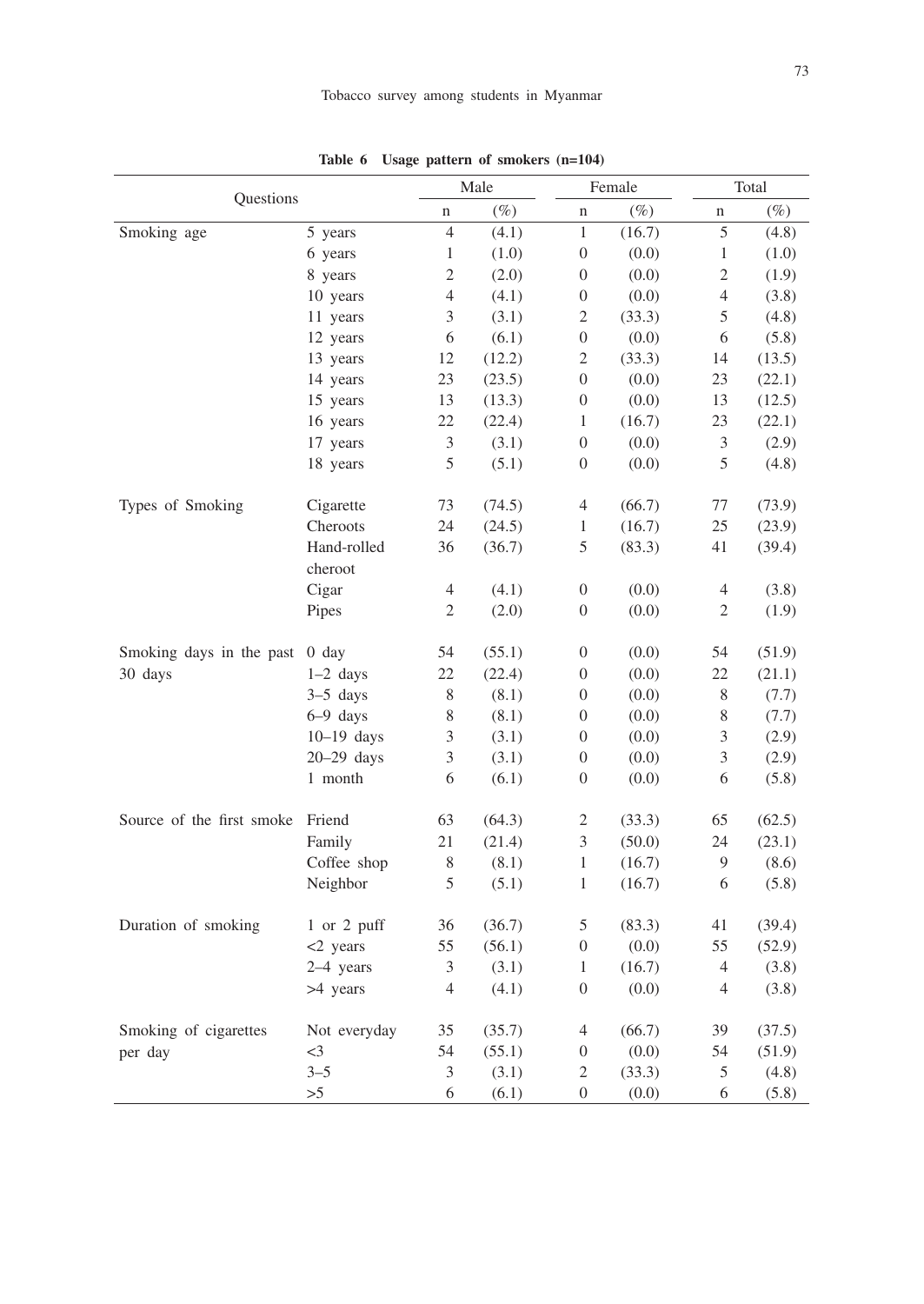| Questions               |                      |             | Male   |                | Female |             | Total  |  |
|-------------------------|----------------------|-------------|--------|----------------|--------|-------------|--------|--|
|                         |                      | $\mathbf n$ | $(\%)$ | $\mathbf n$    | $(\%)$ | $\mathbf n$ | $(\%)$ |  |
| Smoking place           | Home                 | 16          | (16.3) | 3              | (50.0) | 19          | (18.2) |  |
|                         | School               | 13          | (13.3) | 1              | (16.7) | 14          | (13.4) |  |
|                         | Friend's house       | 18          | (18.4) | $\overline{2}$ | (33.3) | 20          | (19.2) |  |
|                         | Park                 | 12          | (12.2) | $\overline{0}$ | (0.0)  | 12          | (11.5) |  |
|                         | Shopping center      | 6           | (6.1)  | $\Omega$       | (0.0)  | 6           | (5.8)  |  |
|                         | Hospital             | 2           | (2.0)  | $\Omega$       | (0.0)  | 2           | (1.9)  |  |
|                         | Street corner        | 19          | (19.4) | $\overline{2}$ | (33.3) | 21          | (20.2) |  |
|                         | Others <sup>a)</sup> | 19          | (19.4) | 1              | (16.7) | 20          | (19.2) |  |
| All $(n=300)$           |                      |             |        |                |        |             |        |  |
| Smoking of closest      | Yes                  | 110         | (73.3) | 53             | (35.3) | 163         | (54.4) |  |
| friend                  | N <sub>0</sub>       | 40          | (26.7) | 97             | (64.7) | 137         | (45.6) |  |
| Smoking of parents      | None                 | 81          | (54.0) | 86             | (57.3) | 167         | (55.7) |  |
|                         | Only Father          | 62          | (41.3) | 57             | (38.0) | 119         | (39.7) |  |
|                         | Only Mother          | 1           | (0.7)  | 3              | (2.0)  | 4           | (1.3)  |  |
|                         | Both                 | 6           | (4.0)  | $\overline{4}$ | (2.7)  | 10          | (3.3)  |  |
| Smoker in family except | <b>Brother</b>       | 53          | (35.3) | 49             | (32.7) | 102         | (34.0) |  |
| parents                 | Grandfather          | 36          | (24.0) | 29             | (19.3) | 65          | (21.7) |  |
|                         | Others <sup>b)</sup> | 59          | (39.0) | 69             | (46.0) | 128         | (42.7) |  |
| School persons smoking  | Headmaster           | 6           | (4.0)  | 3              | (2.0)  | 9           | (3.0)  |  |
| seen in schools         | Male teacher         | 37          | (24.7) | 20             | (13.3) | 57          | (19.0) |  |
|                         | Others <sup>c</sup>  | 96          | (64.0) | 107            | (71.3) | 203         | (67.7) |  |

**Table 6 Usage pattern of smokers (n= 104) (cont.)**

a)Tea shop and street vendor.

b)Uncle, aunt, and grandmother.

c)Student's parents, school workers, and food sellers in school.

| Table 7 Usage pattern of smokeless tobacco users (n=85) |
|---------------------------------------------------------|
|---------------------------------------------------------|

|                     |               |                | Male   |             | Female         |        |                | Total  |  |
|---------------------|---------------|----------------|--------|-------------|----------------|--------|----------------|--------|--|
| <b>Questions</b>    |               | $\mathbf n$    | $(\%)$ | $\mathbf n$ |                | $(\%)$ | n              | $(\%)$ |  |
| Age of first use of | 9 years       | 1              | (1.3)  |             | $\mathbf{0}$   | (0.0)  | 1              | (1.2)  |  |
| smokeless tobacco   | 10 years      | $\overline{2}$ | (2.7)  |             | 1              | (10.0) | 3              | (3.5)  |  |
|                     | 11 years      | $\overline{4}$ | (5.3)  |             | $\overline{0}$ | (0.0)  | 4              | (4.7)  |  |
|                     | 12 years      | 8              | (10.7) |             | 1              | (10.0) | 9              | (10.6) |  |
|                     | 13 years      | 7              | (9.3)  |             | 1              | (10.0) | 8              | (9.4)  |  |
|                     | 14 years      | 20             | (26.7) |             | 3              | (30.0) | 23             | (27.0) |  |
|                     | 15 years      | 12             | (16.0) |             | 2              | (20.0) | 14             | (16.5) |  |
|                     | 16 years      | 14             | (18.7) |             | 2              | (20.0) | 16             | (18.9) |  |
|                     | 17 years      | 3              | (4.0)  |             | $\Omega$       | (0.0)  | 3              | (3.5)  |  |
|                     | 18 years      | $\overline{4}$ | (5.3)  |             | $\overline{0}$ | (0.0)  | $\overline{4}$ | (4.7)  |  |
| Types of smokeless  | Raw Tobacco   | 9              | (12.0) |             | 2              | (20.0) | 11             | (13.0) |  |
| tobacco             | Betel Chewing | 55             | (73.3) |             | $\overline{4}$ | (40.0) | 59             | (69.4) |  |
|                     | Ready tobacco | 14             | (18.7) |             | 1              | (10.0) | 15             | (17.7) |  |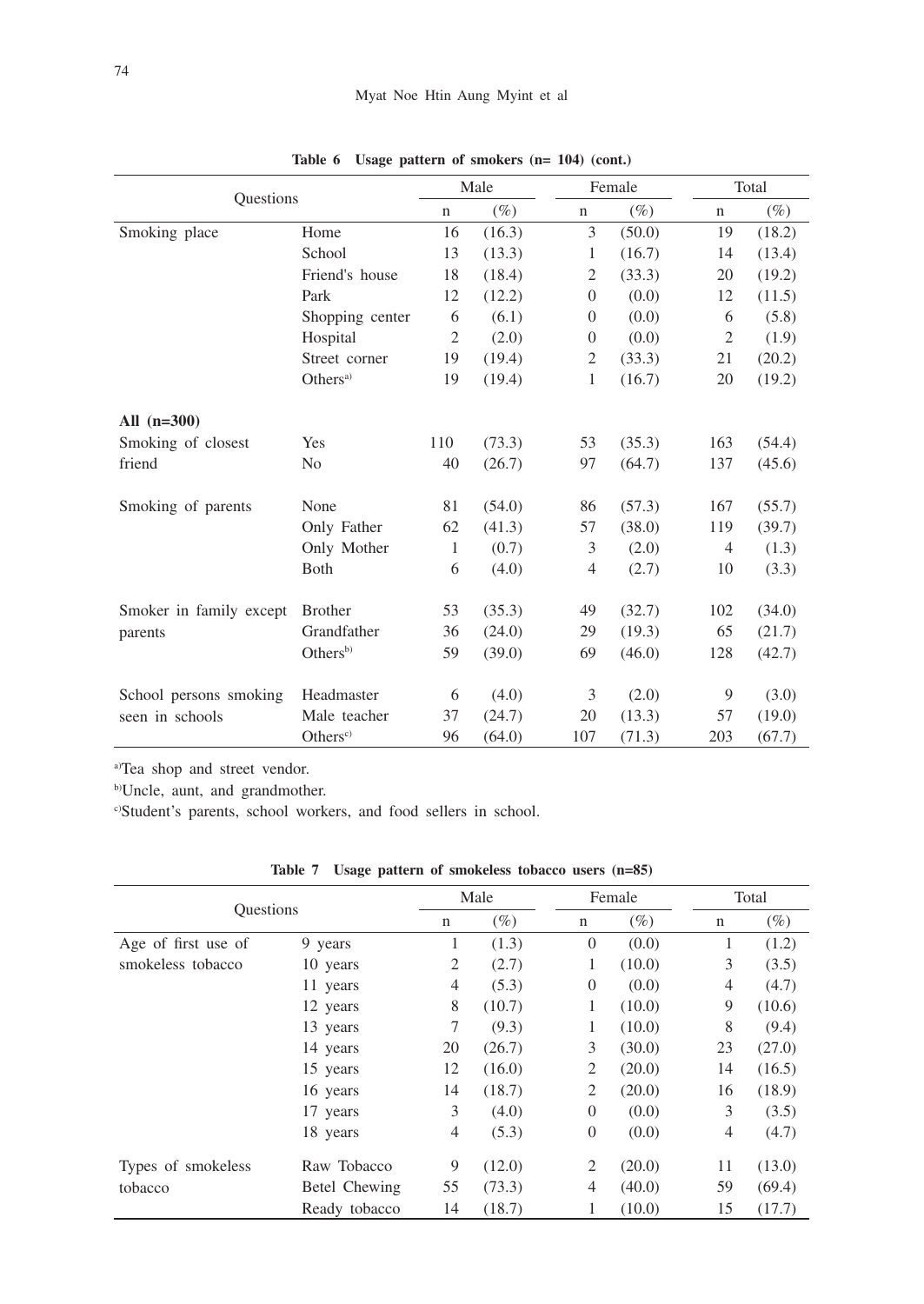|                         |                      | Male           |        | Female           |        | Total          |        |
|-------------------------|----------------------|----------------|--------|------------------|--------|----------------|--------|
| Questions               |                      | n              | $(\%)$ | $\mathbf n$      | $(\%)$ | n              | $(\%)$ |
| Use in the past 30 days | $0$ day              | 30             | (40.0) | $\boldsymbol{0}$ | (0.0)  | 30             | (35.3) |
|                         | $1-2$ days           | 21             | (28.0) | $\sqrt{5}$       | (50.0) | 26             | (30.6) |
|                         | $3-5$ days           | 11             | (14.7) | $\mathbf{1}$     | (10.0) | 12             | (14.1) |
|                         | $6-9$ days           | 5              | (6.7)  | $\boldsymbol{0}$ | (0.0)  | 5              | (5.9)  |
|                         | $10-19$ days         | 6              | (8.0)  | 9                | (90.0) | 6              | (7.1)  |
|                         | $20-29$ days         | 5              | (6.7)  | 0                | (0.0)  | 5              | (5.9)  |
|                         | 1 month              | 1              | (1.3)  | 0                | (0.0)  | 1              | (1.2)  |
| Source of the first use | Friend               | 51             | (68.0) | 4                | (40.0) | 55             | (64.7) |
|                         | Family               | 15             | (20.0) | 1                | (10.0) | 16             | (18.8) |
|                         | Tea & coffee shop    | 6              | (8.0)  | $\mathbf{1}$     | (10.0) | 7              | (8.2)  |
|                         | Neighbor             | 6              | (8.0)  | $\mathbf{1}$     | (10.0) | 7              | (8.3)  |
| Duration of use         | 1 or 2 quid          | 8              | (10.7) | 7                | (70.0) | 15             | (17.6) |
|                         | $<$ 2 years          | 51             | (68.0) | $\mathfrak{2}$   | (20.0) | 53             | (62.4) |
|                         | 2-4 years            | 11             | (14.7) | $\boldsymbol{0}$ | (0.0)  | 11             | (12.9) |
|                         | >4 years             | $\mathfrak s$  | (6.7)  | 1                | (10.0) | 6              | (7.1)  |
| Use per day (pack/quid) | Not everyday         | 11             | (14.7) | 7                | (70.0) | 18             | (21.2) |
|                         | $\leq$ 3             | 46             | (61.3) | $\mathfrak{2}$   | (20.0) | 48             | (56.5) |
|                         | $3 - 5$              | $8\,$          | (10.7) | 0                | (0.0)  | 8              | (9.4)  |
|                         | >5                   | 10             | (13.3) | 1                | (10.0) | 11             | (12.9) |
| Tobacco chewing place   | Home                 | 22             | (29.3) | 5                | (50.0) | 27             | (31.8) |
|                         | School               | 16             | (21.3) | $\boldsymbol{0}$ | (0.0)  | 16             | (18.8) |
|                         | Friend's house       | 11             | (14.7) | $\mathbf{1}$     | (10.0) | 12             | (14.1) |
|                         | Park                 | 9              | (12.0) | $\boldsymbol{0}$ | (0.0)  | 9              | (10.6) |
|                         | Shopping center      | $\overline{4}$ | (5.3)  | $\boldsymbol{0}$ | (0.0)  | $\overline{4}$ | (4.7)  |
|                         | Hospital             | 3              | (4.0)  | $\boldsymbol{0}$ | (0.0)  | 3              | (3.5)  |
|                         | Street corner        | 16             | (21.3) | $\boldsymbol{0}$ | (0.0)  | 16             | (18.8) |
|                         | Others <sup>a)</sup> | 13             | (17.3) | $\mathfrak{2}$   | (20.0) | 15             | (17.6) |
| All $(n=300)$           |                      |                |        |                  |        |                |        |
| Use of closest friend   | Yes                  | 105            | (70.0) | 60               | (40.0) | 165            | (55.0) |
|                         | No                   | 45             | (30.0) | 90               | (60.0) | 135            | (45.0) |
| Use of parents          | None                 | 50             | (33.3) | 49               | (32.7) | 99             | (33.0) |
|                         | Only Father          | 49             | (32.7) | 46               | (30.7) | 95             | (31.6) |
|                         | Only Mother          | 22             | (14.7) | 23               | (15.3) | 45             | (15.0) |
|                         | <b>B</b> oth         | 29             | (19.3) | 32               | (21.3) | 61             | (20.4) |
| Use in family members   | <b>Brother</b>       | 56             | (37.3) | 48               | (32.0) | 104            | (34.7) |
| except parents          | Grandfather          | 31             | (20.7) | 32               | (21.3) | 63             | (21.0) |
|                         | Others <sup>b)</sup> | 57             | (38.0) | 66               | (44.0) | 123            | (41.0) |
| School persons using    | Headmaster           | 28             | (18.7) | 17               | (11.3) | 45             | (15.0) |
| seen in schools         | Teacher (male)       | 64             | (42.7) | 39               | (26.0) | 103            | (34.3) |
|                         | Others <sup>c)</sup> | 64             | (42.7) | 91               | (60.7) | 155            | (51.6) |

**Table 7 Usage pattern of smokeless tobacco users (n=85) (cont.)**

a)Tea shop and street vendor.

b)Uncle, aunt, and grandmother.

c)Student's parents, school workers, food sellers in school, and female teachers.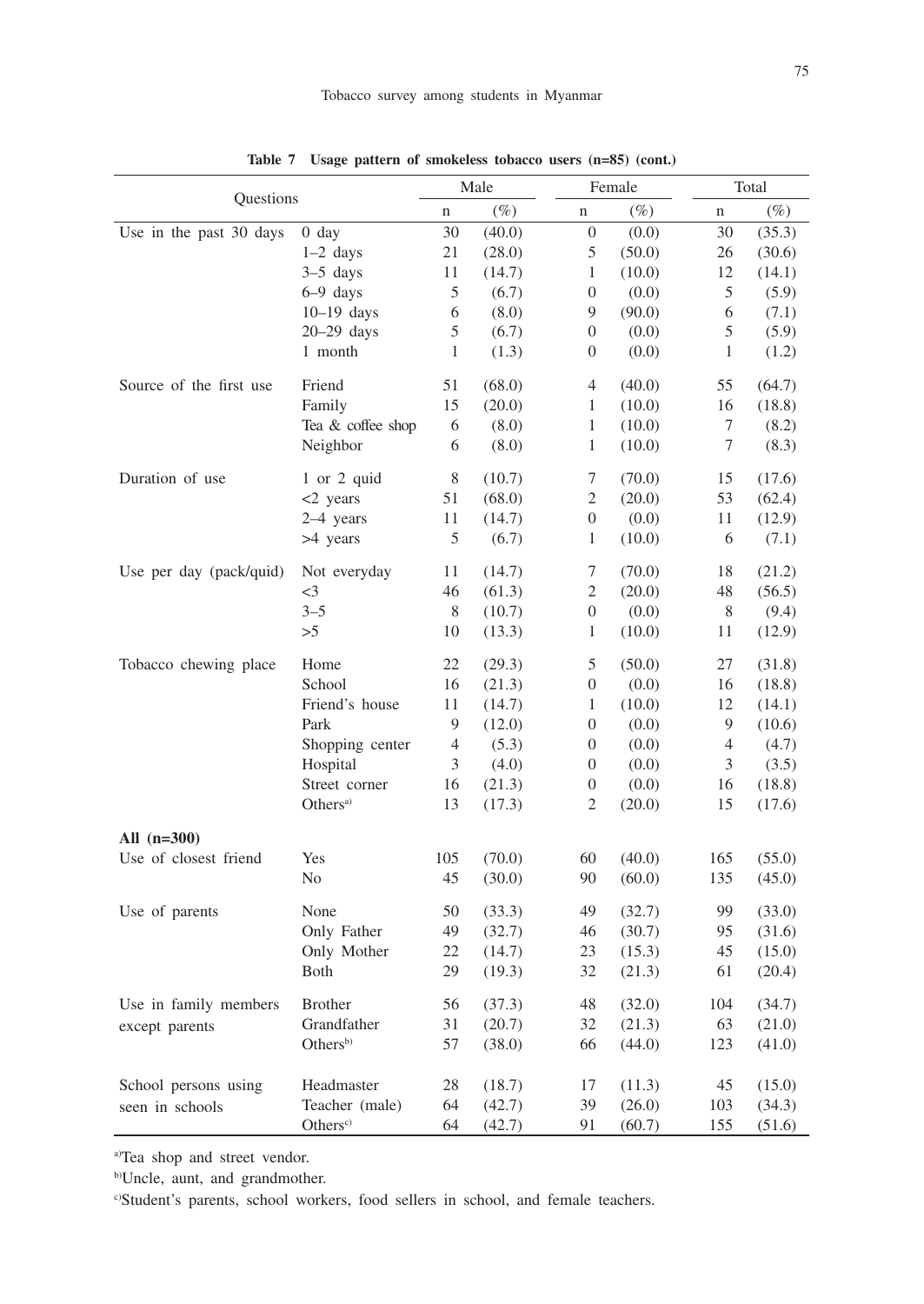| Variables       |                   | Tobacco user   | Crude OR<br>$(95\% \text{ CI})$ | Adjusted $e$ OR<br>(95% CI)   |
|-----------------|-------------------|----------------|---------------------------------|-------------------------------|
| <b>Sex</b>      | Male              | 69 (97.18%)    | 63.04<br>$(15.06 - 263.86)^*$   | 56.68<br>$(13.42 - 239.30)^*$ |
|                 | Female            | 2(2.82%)       | 1                               | 1                             |
| Knowledge level | Low <sup>a</sup>  | 39 (54.93%)    | 1.13<br>$(0.66 - 1.92)$         | 1.00<br>$(0.52 - 21.95)$      |
|                 | High <sup>b</sup> | 32 (45.07%)    | 1                               | 1                             |
| Attitude level  | Low <sup>c</sup>  | 61 $(85.92\%)$ | 5.63<br>$(2.75 - 11.55)^*$      | 4.55<br>$(2.05 - 10.08)^*$    |
|                 | High <sup>d</sup> | $10(14.08\%)$  |                                 | 1                             |

**Table 8 Odds ratio and 95% confidence interval of tobacco user in high school students in Nay Pyi Taw**

OR, odds ratio; CI, confidence interval.

\*, *P* < 0.001.

 $a)$ score < 13.

b)score  $\geq$  13.

 $c$ )score < 47.

 $\text{d}^{\text{d}}$ score  $\geq 47$ .

e)Adjusted by sex, knowledge level and attitude level.

## DISCUSSION

In this study, the prevalence of tobacco use was 34.7% for smoking and 28.3% for smokeless tobacco in high school students of Nay Pyi Taw, and it was higher than in GYTS 2001, 2007 and 2011 in Myanmar.<sup>7.9</sup> GYTSs were conducted in more than  $3,000$  high schools and the data depicts the average for the whole country. In Myanmar, students can easily buy a cigarette in the loose form from street vendors and the price of cigarettes is cheap. Smokeless tobacco use is an increasing trend in Myanmar, not only in students but also in adults, owing to the socio-cultural context of smokeless tobacco use, especially betel chewing.

Our results showed that only 25% of students knew about the presence of the Tobacco Product Law in Myanmar. Smokers and smokeless tobacco users had better knowledge on the age of prohibition of tobacco selling and use, public areas where tobacco use is banned, the prohibition area around schools, and the regulation of tobacco advertisement. Smokers and smokeless tobacco users may pay attention to the law compared to non-smokers and smokeless tobacco non-users, because smokers and users do not want to have a penalty. In the Tobacco Product Law, whoever commits smoking or holding lighted cigar in any non-smoking area will be punished with a fine from a minimum of 1,000 Myanmar kyats to a maximum of 5,000 Myanmar kyats.<sup>10</sup> Tobacco use is banned in public places in Myanmar, including hospitals, restaurants, buses, schools, gym, and sport arena.<sup>10</sup> Indonesia, Myanmar, and Nepal have banned the sale of smokeless tobacco within 100 yards or 100 meters from schools.11 In Myanmar, according to the Tobacco and Tobacco Product Law, a person who sells or gives a cigar to someone aged below 18 years or sells a cigar within schools and within 100 feet from schools is punished with a fine or imprisonment.10

The most common source of tobacco use was friends and this may reflect the influence of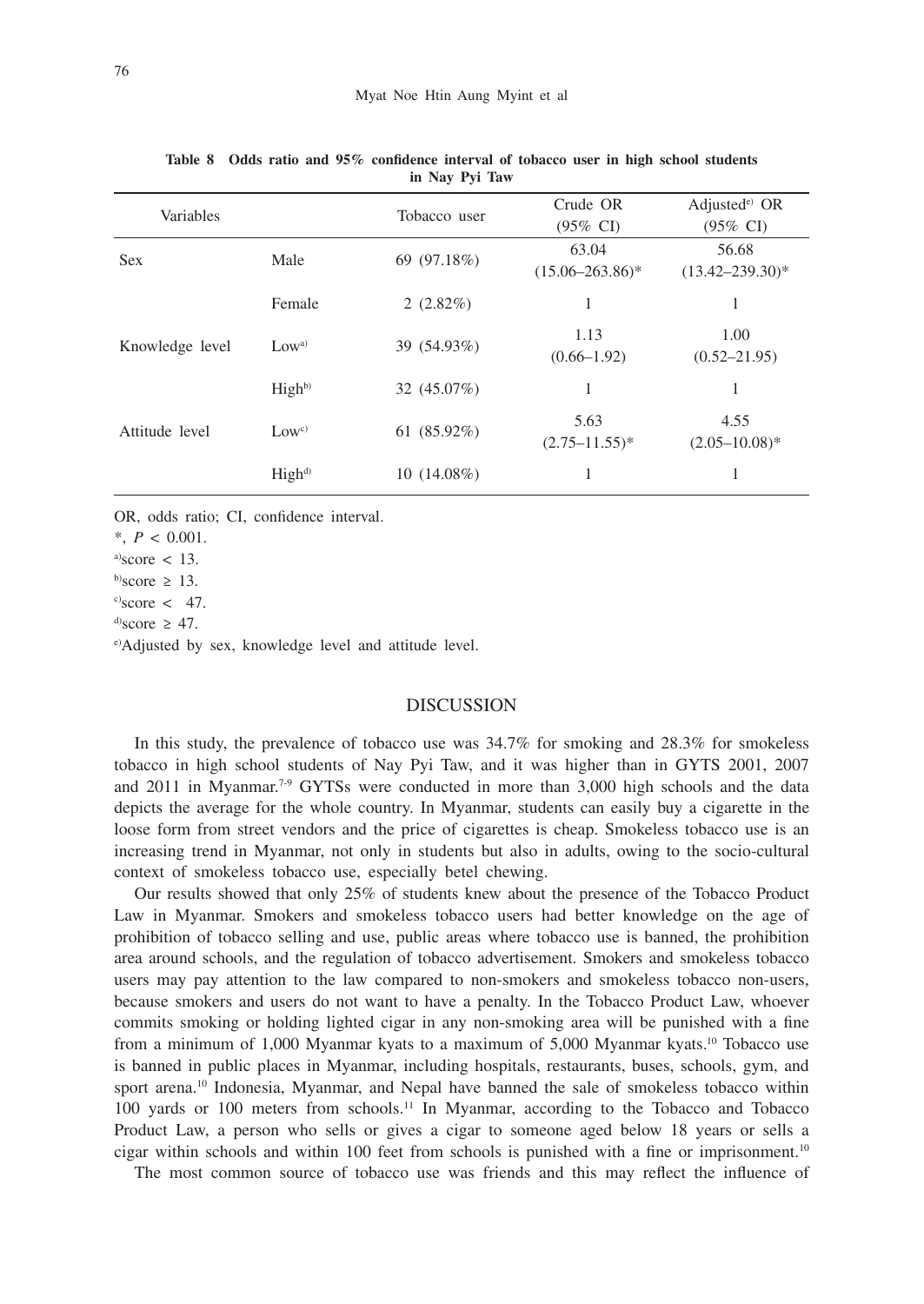curiosity of students and peer pressure. The second common source was family, especially male members; fathers in 39.7%, brothers in 34.0%, and grandfathers in 21.7% of students who smoked (Table 6). In the previous studies with a higher prevalence of smoking (43.3% and 45.4%, respectively), students who smoked had more friends who smoked in Saudi Arabia than this study (85.5% vs. 54.4%) and 71.0% of students who smoked had a smoker in at least one of their family members in India.12,13 These results suggest that having smokers as close friends or family members may strongly influence students to use tobacco products.

Our results suggest that schools are very important places to reduce the prevalence of smoking among students. First, students often observed school personnel, including teachers and headmasters engaging in tobacco use in the school. The Global School Personnel Survey (GSPS) 2007, Myanmar, reported that 57.2% of male school personnel used tobacco in one form or the other.14 Previous studies showed that 7.8% and 17.0% of secondary school teachers were smoking in Malaysia and Bangladesh.15,16 The prevalence of smoking in school personnel was reported to be  $24.0\%$  in Iran, possibly due to the lack of policies to prohibit smoking in schools.<sup>17</sup> According to the Tobacco Product Law, teaching building, classrooms, offices, and other buildings in school are deemed as non-smoking areas, except for staff apartments.<sup>10</sup> Secondly, only 40.3% of the students had been taught about the dangers of tobacco in their classes. It is necessary to evaluate a school-based program on tobacco prevention and to educate students about tobacco and the Tobacco Product Law. The previous two studies in China and Moscow suggested that lower prevalence of smoking was related to being taught about the dangers of smoking.<sup>4</sup> The students' knowledge about tobacco was higher in the studies conducted in Ethiopia and India, and the prevalence of smoking was lower than the present study.<sup>18,19</sup> These results may indicate that teaching about the dangers of smoking was highly effective and influenced the smoking habits of students. Therefore, the Tobacco Product Law and the economic and health hazards should be taught as a part of the school curriculum.

Although the students knew about the hazardous effects of tobacco, approximately half of the students had not heard or seen any anti-tobacco message during the past 30 days. The previous study reported that students received more anti-tobacco messages and the smoking prevalence of among students was lower in Bangladesh than in our study.<sup>20</sup> In the present study, televisions, journals and newspapers were major sources of anti-tobacco messages for all students and internet was the only one source that smokers and users had received messages more than the others. To decrease smokers among students in Nay Pyi Taw, anti-tobacco messages should be communicated through different media like televisions, journals, newspapers and internet.

This study showed that tobacco user was significantly associated with the low level of attitude toward tobacco but not the level of knowledge. It is natural that the attitude toward tobacco highly influenced the usage pattern of tobacco. When we divided the students into two groups according to the score of attitude, higher attitude was significantly associated with the knowledge level (Supplementary Table 1). However, a previous study in Myanmar reported that knowledge on the Tobacco Product Law was higher among the current smokeless tobacco users.21 In order to stop the usage of tobacco in high school students, not only providing education on tobacco but also the enforcement of the law will be needed.

There were several limitations in this study. This cross-sectional study indicated associations between the variables during data collection. However, there is a need of an interventional study to examine the usage patterns in students before and after providing education on health and tobacco use. Even though the questionnaire used in the present study was anonymous and selfadministered, some students might have responded to the items more effectively. The sample size was small and the results of this study cannot represent high school students across Myanmar.

In conclusion, this study showed the knowledge, attitude, and usage pattern of tobacco among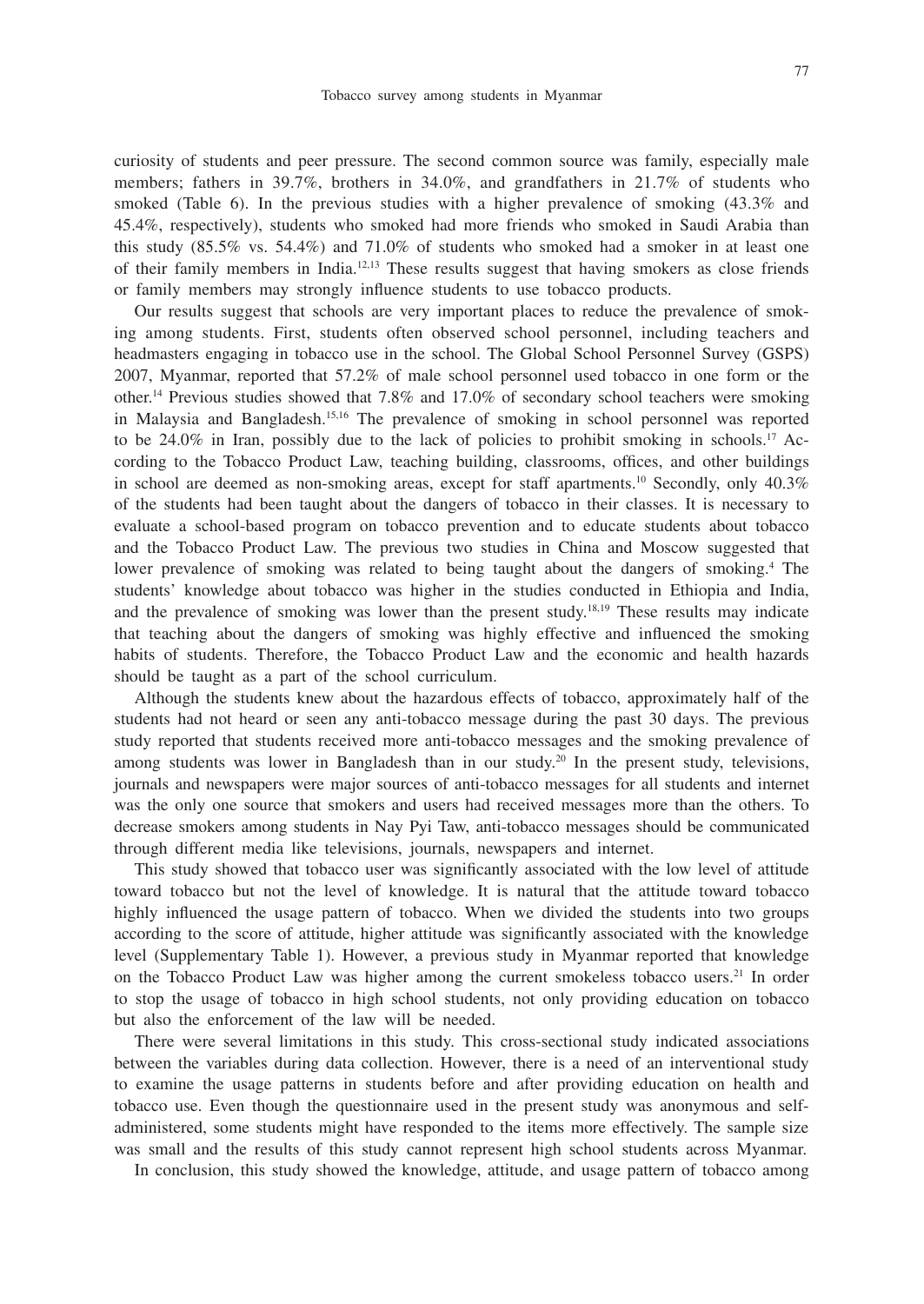| Variables         |                      | High attitude <sup>a)</sup> | Crude OR<br>$(95\% \text{ CI})$ | Adjusted <sup>d)</sup> OR<br>$(95\% \text{ CI})$ |
|-------------------|----------------------|-----------------------------|---------------------------------|--------------------------------------------------|
| <b>Sex</b>        | Male                 | 44 (29.3%)                  | 1                               | 1                                                |
|                   | Female               | 76 (50.7%)                  | 2.47<br>$(1.53 - 3.98)^*$       | 1.29<br>$(0.69 - 2.42)$                          |
| Knowledge level   | Low knowledgeb)      | 49 (31.0%)                  | 1                               | 1                                                |
|                   | High knowledge $c$ ) | 71 $(50.0\%)$               | 2.22<br>$(1.38 - 3.56)$ **      | 2.42<br>$(1.47-3.99)$ ***                        |
| Smoking           | Smoker               | 24 (23.3%)                  | 1                               | 1                                                |
|                   | Non-smoker           | 96 (48.7%)                  | 3.20<br>$(1.87 - 5.46)$ ***     | 1.70<br>$(0.79 - 3.65)$                          |
| Smokeless tobacco | User                 | 16 $(18.8\%)$               | 1                               | 1                                                |
|                   | Non-user             | 104 $(48.4\%)$              | 3.67<br>$(2.02 - 6.67)$ **      | 2.57<br>$(1.20 - 5.51)^*$                        |

**Supplementary Table 1 Odds ratio and 95% confidence interval of high attitude towards tobacco in high school students in Nay Pyi Taw**

OR, odds ratio; CI, confidence interval.

\*, *P* < 0.05; \*\*, *P* < 0.01; \*\*\*, *P* < 0.001.

a)score  $\geq 47$ .

 $b)$ score < 13.

 $\degree$ score  $\geq$  13.

d)Adjusted by sex, knowledge level, smoking and smokeless tobacco.

high school students in Nay Pyi Taw. The findings indicated that the high school students knew about the ill effects of tobacco, but not the Tobacco Product Law. Schools should provide education on tobacco and the Tobacco Product Law to students as well as teachers. Furthermore, the enforcement of the law will be needed. The evidence from this study can be an initial step towards the control of tobacco use in all high school students.

## ACKNOWLEDGMENTS

This study was based on a MNHAM's master thesis for the Young Leaders' Program (Healthcare Administration Course) of Nagoya University, which is supported by the Ministry of Education, Culture, Sports, Science and Technology, Japan. We appreciate Prof. Myint Han (Ministry of Health and Sports, Myanmar), the director of Department of Basic Education, the headmasters and headmistresses, and teachers for supporting our study.

## CONFLICT OF INTEREST

The authors declare no conflict of interest.